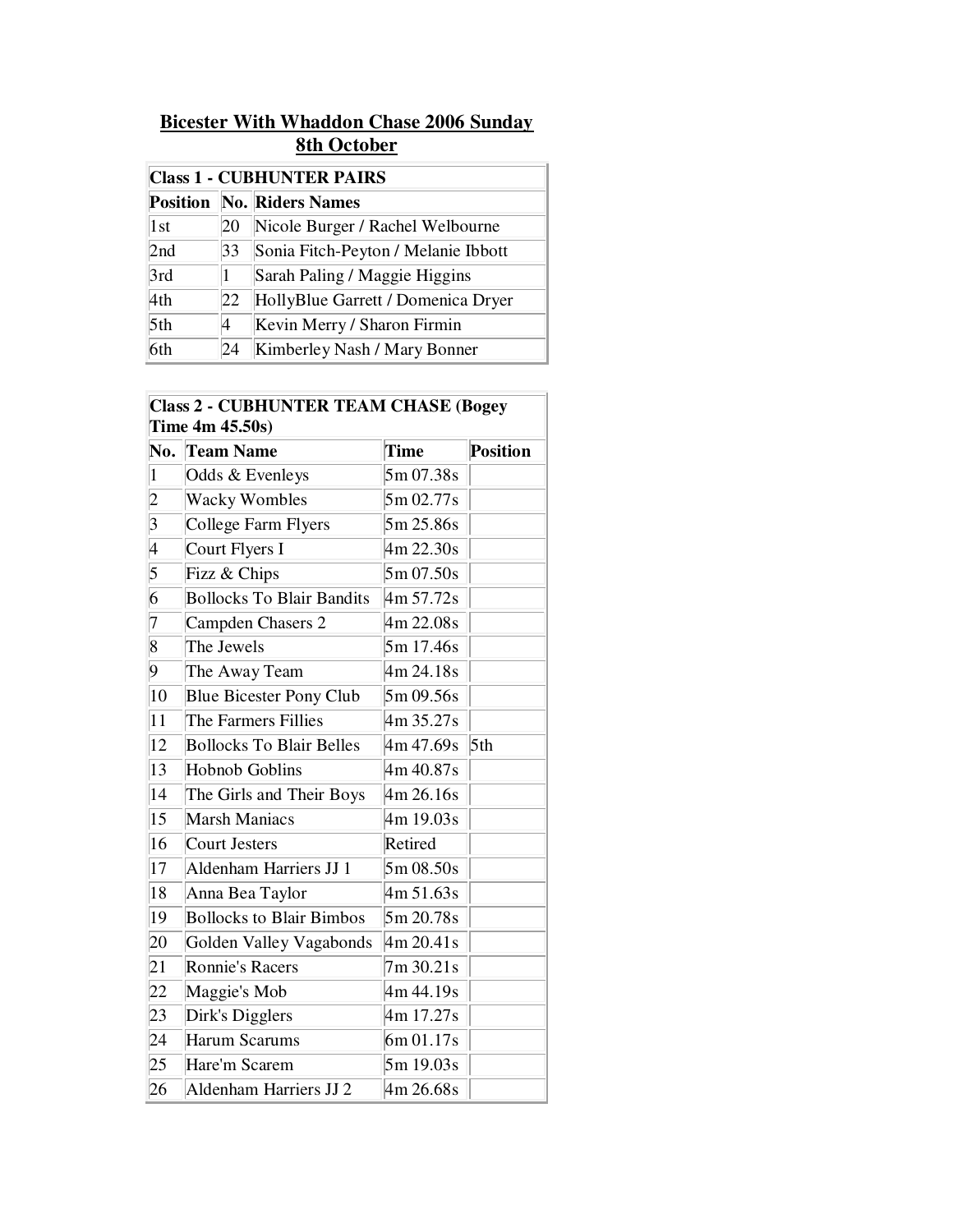| 27              | <b>Bollocks to Blair Boys</b>     | 5m 04.97s |     |
|-----------------|-----------------------------------|-----------|-----|
| 28              | The Slick Chics                   | 4m 48.03s |     |
| 29              | Campden Chasers                   | 4m 44.45s |     |
| 30              | 3 Girls & a Bloke                 | 5m 06.84s |     |
| 31              | Appleby Aces                      | 4m 12.27s |     |
| 32              | Ludgershall Loonies               | 4m 14.36s |     |
| 33              | <b>Bollocks to Blair Blunders</b> | 4m33.12s  |     |
| 34              | The Morrell High Ground           | 5m 27.10s |     |
| 35              | <b>Bits and Pieces</b>            | 4m 22.91s |     |
| 36              | Aldenham Harriers JJ 3            | 4m 39.28s |     |
| 37              | <b>Galloping Gazelles</b>         | 5m 02.31s |     |
| 38              | Ckicken Run                       | 5m 21.20s |     |
| 39              | <b>Moody Mares</b>                | 5m 59.64s |     |
| 40              | Tinkerbells                       | 7m 38.81s |     |
| 41              | <b>Bollocks to Blair Babes</b>    | 4m 52.23s |     |
| 42              | The Fitties                       | 4m 45.25s | 2nd |
| 43              | The Mixed Pack                    | 4m 03.32s |     |
| 44              | Park Farm Posse                   | 4m 35.48s |     |
| 45              | Troy Farm Flyers                  | 5m 28.50s |     |
| 46              | Aldenham Harriers JJ 4            | 5m 07.62s |     |
| 47              | Late Addition                     | 4m 35.83s |     |
| 48              | The Red Devils                    | 4m 55.63s |     |
| 49              | RunnarKop Runners                 | 5m 21.18s |     |
| 50              | <b>Berkshire Wasps</b>            | 4m 42.08s | 6th |
| $\vert$ 1       | <b>Planet Pots</b>                | 4m 28.12s |     |
| $ 2 \>$         | Why Worry                         | 4m 52.30s |     |
| $\overline{3}$  | Launton Larks                     | 5m 10.15s |     |
| 4               | Housewives Cavalry                | 4m 46.98s | 4th |
| $\vert 5 \vert$ | Court Flyers II                   | 6m 34.21s |     |
| 6               | Halesworth Hedgehoppers           | 4m 46.75s | 3rd |
| 7               | The Barmy Bevans                  | 3m 40.21s |     |
| $\vert 8$       | Chopsey Chics 'n a Cock           | 4m 26.82s |     |
| 9               | <b>Crash Test Dummies</b>         | 4m 17.60s |     |
| 10              | The Also Rans                     | 5m 36.74s |     |
| 11              | Go Go Girls                       | 4m 38.13s |     |
| 32              | The Whisky Chasers                | 4m 45.50s | 1st |